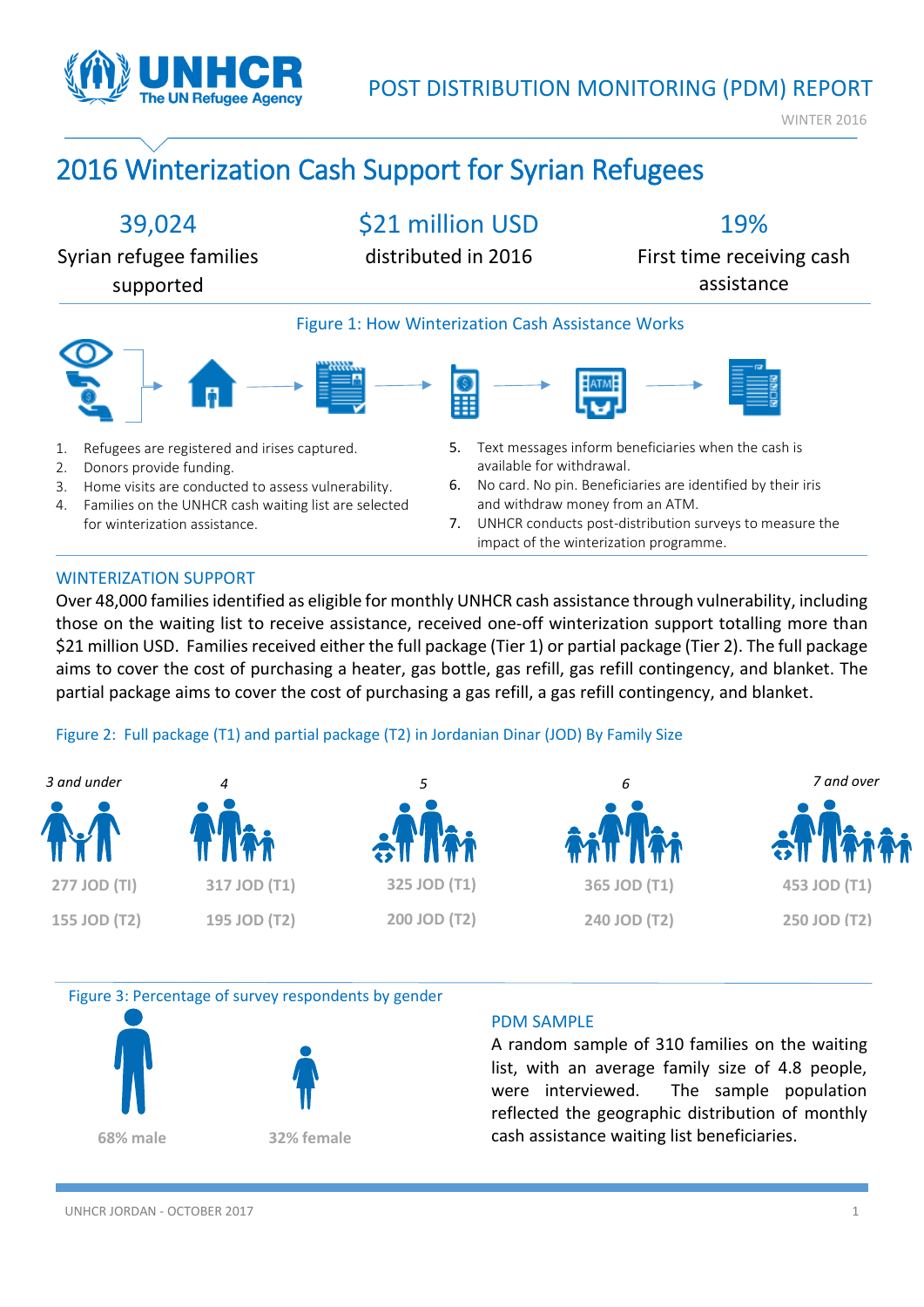### FINDINGS

**Winterization Needs:** Nearly all refugees reported requiring winter support. As temperatures touched freezing, already severely vulnerable refugees found themselves badly unprepared for the cold weather. Damp walls, water leaks, and damage to the interior of apartments led to many suffering weather-related illnesses.

For the majority of families, UNHCR's winterization cash assistance met their basic needs for the winter. Nineteen percent received support for the first time. Of the one-third of respondents who stated that their needs were unmet, 88% indicated that the cash amount was not enough to counter winter hardship (Figure 5).

**Market Availability:** Almost all respondents (95%) were able to find items to protect them from the cold at local markets. A slight majority reported that shops were located close to their homes (55%). Fifty six percent found that prices were higher than in other seasons.

#### Figure 4: Needs met by winterization support (Syrian)





<http://data.unhcr.org/syrianrefugees/regional.php> - [www.facebook.com/UNHCRJordan](http://www.facebook.com/UNHCRJordan) - twitter.com/UNHCRJordan

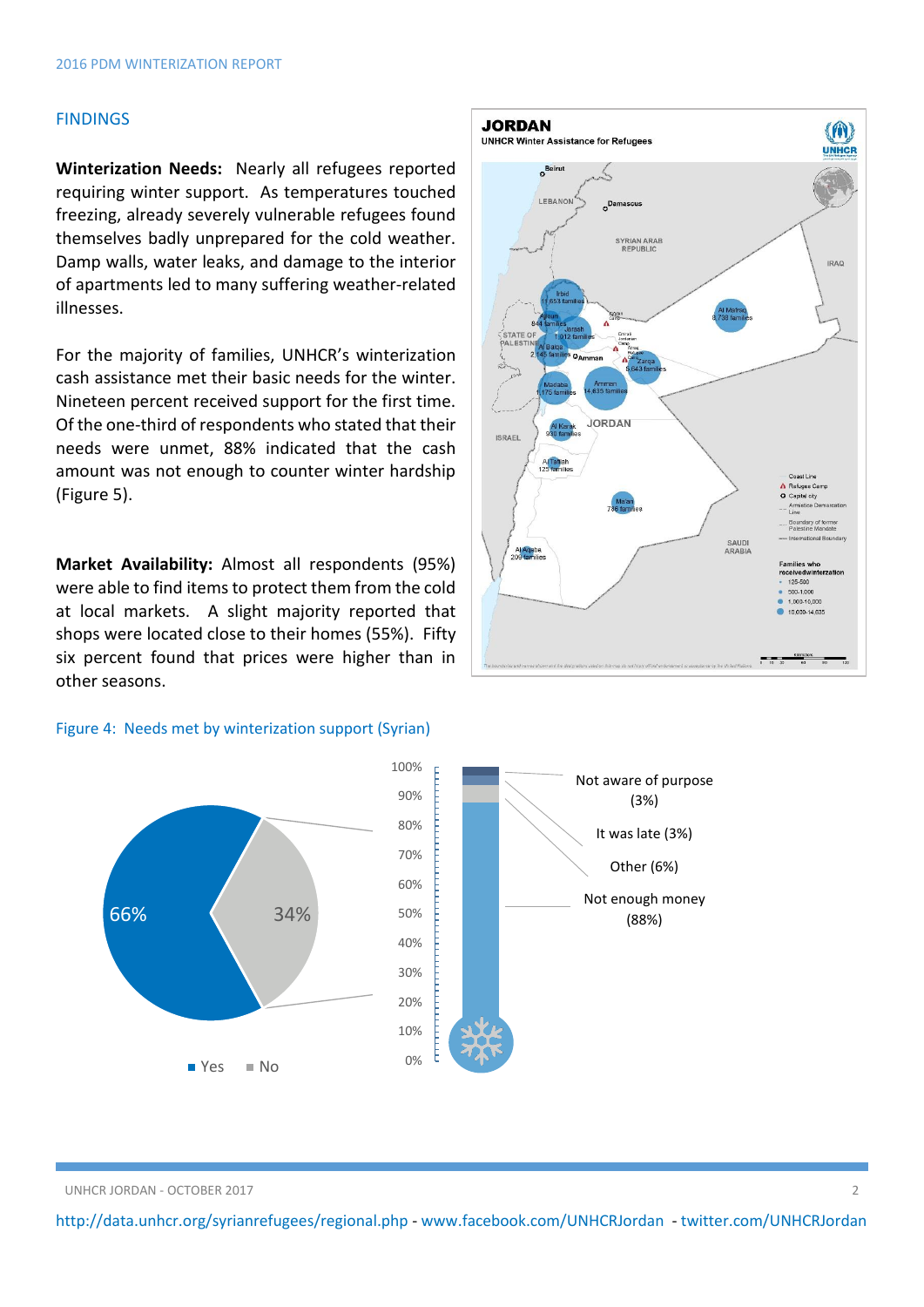**Use of Winterization Support**: The vast majority (88%) of beneficiaries used the cash assistance for winterrelated items with heating accounting for the majority of expenditure (60% gas cylinders, gas refills, and heaters). A fifth of the assistance was spent on warm clothes and sturdier shoes and just over one in ten families used the support for something other than winterization including health-related expenses, debt repayment, cooking fuel, and food.



Figure 5: Main use of winterization cash support (Syrian)

**\*includes: health 3%, debt 2%, rent 1%, food 1%, cooking fuel 1%, education 1%**



©UNHCR/Mohammad Hawari

UNHCR JORDAN - OCTOBER 2017 3

<http://data.unhcr.org/syrianrefugees/regional.php> - [www.facebook.com/UNHCRJordan](http://www.facebook.com/UNHCRJordan) - twitter.com/UNHCRJordan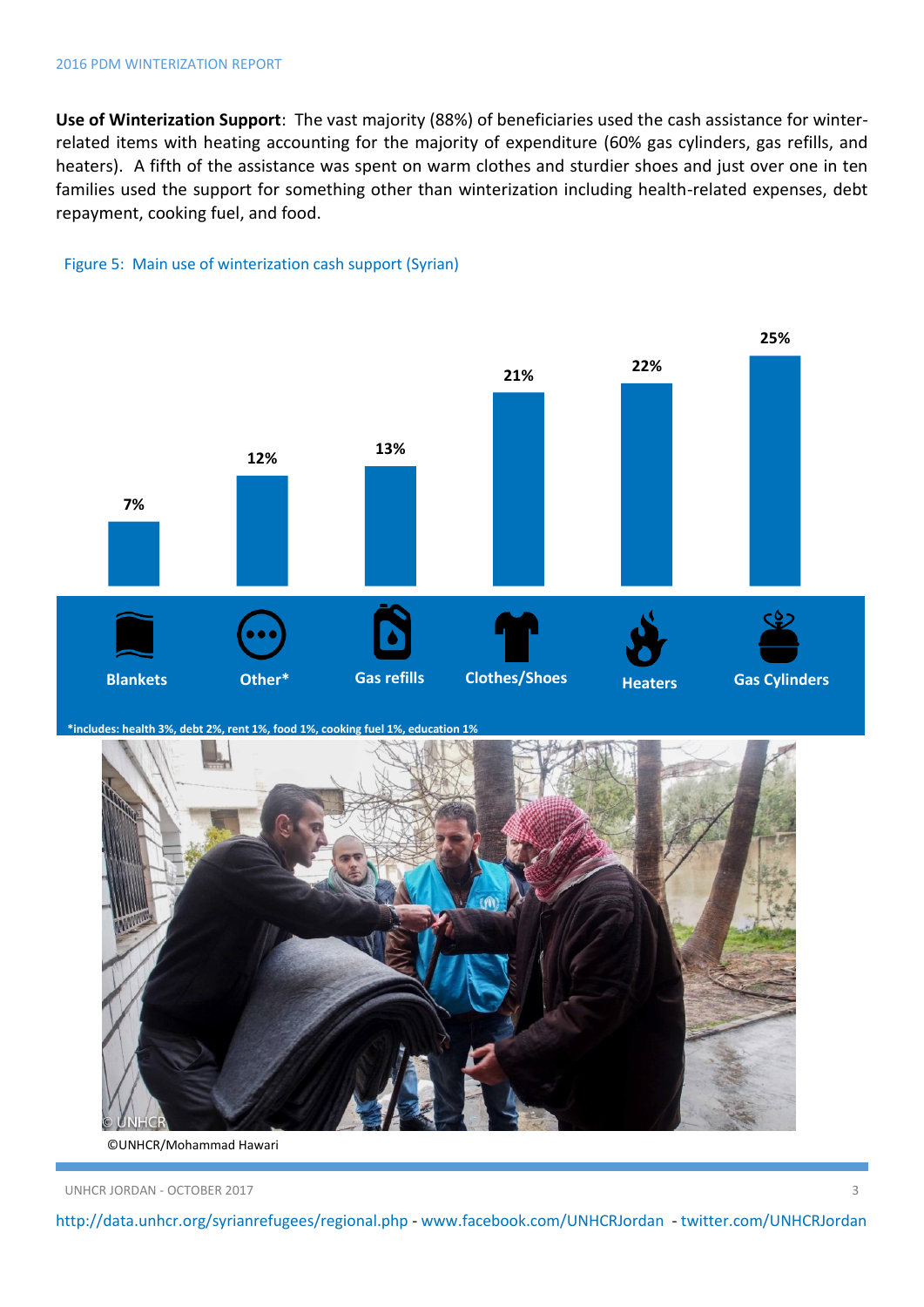## 2016 Winterization Cash Support for Non-Syrian Refugees

## 9,670

Non-Syrian refugee families supported

\$4.9 million USD

Distributed in 2016

8.4%

First time receiving cash assistance

### WINTERIZATION SUPPORT

Almost 10,000 non-Syrian families eligible for assistance or on the waiting list, or waiting for their status as refugees to be determined, received winterization support totalling almost \$4.9 million USD.

### PDM SAMPLE

A random sample of 150 families, with an average family size of 4.2 people, were interviewed. Thirty-five percent of respondents were female and 65% male. The sample population reflected the geographical distribution of cash assistance waiting list beneficiaries.



Figure 7: Beneficiaries by Country of Origin (Non-Syrian)

### **FINDINGS**

Almost all non-Syrian refugees stated that they were in need of winterization support (99%) and seventynine percent reported using the assistance for winterization. However, less than half (45%) found the assistance sufficient to meet their needs. For a majority of families, the accumulation of unpaid rent and debt meant that the amount received was insufficient to cover these pressing expenses in addition to winterization needs.

Similar to the Syrian respondents, the non-Syrian respondents found needed winterization items in the market (95%) and a majority found the prices for winterization items to be higher compared to other times of the year (66%).



**99%**  Were in need of winterization support



**79%**  Used the assistance for winter



**95%**  Winterization items were available in the market



**66%** Prices were higher than other seasons

UNHCR JORDAN - OCTOBER 2017 4